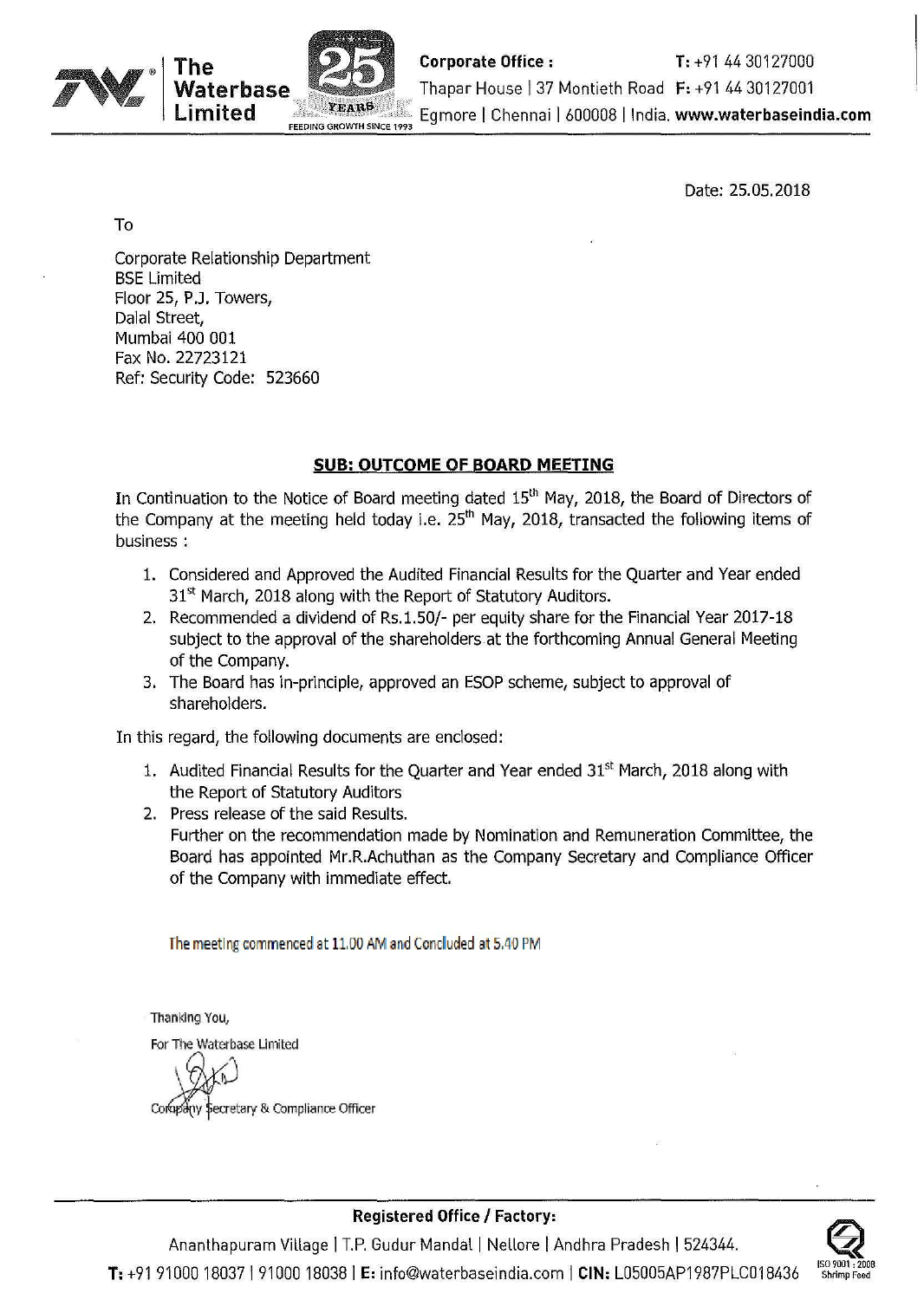|                         | THE WATERBASE LIMITED<br>CIN: L05005AP1987PLC018436<br>Registered Office: Ananthapuram Village, Nellore, Andhra Pradesh - 524 344<br>STATEMENT OF FINANCIAL RESULTS FOR THE QUARTER AND YEAR ENDED MARCH 31, 2018 |                  |                          |                 |                 |                       |  |  |
|-------------------------|-------------------------------------------------------------------------------------------------------------------------------------------------------------------------------------------------------------------|------------------|--------------------------|-----------------|-----------------|-----------------------|--|--|
|                         |                                                                                                                                                                                                                   |                  |                          |                 |                 |                       |  |  |
|                         |                                                                                                                                                                                                                   |                  |                          |                 |                 | (Rs. in Lakhs)        |  |  |
| S <sub>No</sub>         | Particulars                                                                                                                                                                                                       |                  | Quarter ended            |                 | Year ended      | Year ended            |  |  |
|                         |                                                                                                                                                                                                                   | March 31, 2018 # | <b>December 311 2017</b> | March 31, 2017# | March 31, 2018  | <b>March 31, 2017</b> |  |  |
|                         |                                                                                                                                                                                                                   |                  | <b>Unaudited</b>         |                 | <b>Auditori</b> | <b>Antinent</b>       |  |  |
|                         | Revenue from operations                                                                                                                                                                                           | 6,578.83         | 5,996.28                 | 5,964,19        | 34,274.03       | 32,190.85             |  |  |
| $\mathbf{u}$            | Other income                                                                                                                                                                                                      | 102.41           | 17,75                    | 14.01           | 154.59          | 158.66                |  |  |
| $\mathbf{m}$            | Total incorne (I+II)                                                                                                                                                                                              | 6.681.24         | 6.014.03                 | 5,978.20        | 34,428.62       | 32,349,51             |  |  |
| ïv                      | Expenses                                                                                                                                                                                                          |                  |                          |                 |                 |                       |  |  |
|                         | Cost of materials consumed                                                                                                                                                                                        | 5.663.04         | 3,293.69                 | 3,940.48        | 21,321.96       | 23,944.83             |  |  |
|                         | Purchase of stock-in-trade                                                                                                                                                                                        | 107.34           | 4.93                     | 78.94           | 115.34          | 1,037,41              |  |  |
|                         | Changes in inventories of finished goods, work-in-progress and stock-in-trade                                                                                                                                     | (1.487.42)       | 374.25                   | (142.45)        | 334.24          | (1, 141.55)           |  |  |
|                         | Employee benefits expense                                                                                                                                                                                         | 504.25           | 463.06                   | 394.65          | 1,864.25        | 1,634,99              |  |  |
|                         | Finance costs                                                                                                                                                                                                     | 92.58            | 75.72                    | 160.81          | 438.82          | 860.23                |  |  |
|                         | Depreciation and amortization expense                                                                                                                                                                             | 160.35           | 141.99                   | 145.21          | 615.70          | 548.64                |  |  |
|                         | Other expenses                                                                                                                                                                                                    | 1,000.65         | 1.154.07                 | 959.96          | 4,877.35        | 3,673.45              |  |  |
|                         | Total expenses                                                                                                                                                                                                    | 6.040.79         | 5,507.71                 | 5,537.60        | 29,567.66       | 30,558.00             |  |  |
| $\overline{\mathsf{v}}$ | Profit before tax (III-IV)                                                                                                                                                                                        | 640.45           | 506,32                   | 440.60          | 4,860.96        | 1.791.51              |  |  |
| Ϋ́                      | Tax expense:                                                                                                                                                                                                      |                  |                          |                 |                 |                       |  |  |
|                         | (a) Current tax                                                                                                                                                                                                   |                  |                          |                 |                 |                       |  |  |
|                         | In respect of current year                                                                                                                                                                                        | 136.80           | 196.39                   | 118.98          | 1,773.87        | 483.81                |  |  |
|                         | In respect of earlier years                                                                                                                                                                                       | 167.66           |                          |                 | 167.66          |                       |  |  |
|                         | (b) Deferred tax                                                                                                                                                                                                  | 86,65            | (17, 44)                 | 36.97           | (70.60)         | 150,32                |  |  |
|                         | Total tax expense                                                                                                                                                                                                 | 391.11           | 178.95                   | 155.95          | 1.870.93        | 634.13                |  |  |
| <b>VII</b>              | Profit for the period (V-VI)                                                                                                                                                                                      | 249.34           | 327.37                   | 284.65          | 2,990.03        | 1,157,38              |  |  |
| VIII                    | Other comprehensive income                                                                                                                                                                                        |                  |                          |                 |                 |                       |  |  |
|                         | (a) Items that will not be reclassified to profit or loss                                                                                                                                                         | 40.76            | 2.33                     | (17.59)         | 25.79           | (34.21)               |  |  |
|                         | (b) Income tax relating to items that will not be reclassified to profit or loss                                                                                                                                  | (14.11)          | (0.80)                   | 11.84           | (8.93)          | 11.84                 |  |  |
| ΤX                      | Total comprehensive income for the period (VII+VIII)                                                                                                                                                              | 275.99           | 328.90                   | 278.90          | 3,006.89        | 1,135,01              |  |  |
| x                       | Paid-up equity share capital (Face value: Rs. 10 per share)                                                                                                                                                       | 4 142.68         | 4,142,68                 | 4.142,68        | 4,142.68        | 3,860,33              |  |  |
| XI                      | Other equity                                                                                                                                                                                                      |                  |                          |                 | 10,819.76       | 8,593.83              |  |  |
| X <sub>H</sub>          | Earnings per equity share (of Rs. 10 each) - not annualised (in Rs.);                                                                                                                                             |                  |                          |                 |                 |                       |  |  |
|                         | (a) Basic                                                                                                                                                                                                         | 0.60             | 0.84                     | 0.74            | 7.58            | 3.00                  |  |  |
|                         | (b) Diluted                                                                                                                                                                                                       | 0.60             | 0.84                     | 0.69            | 7.58            | 2,79                  |  |  |

# The figures for the quarter ended March 31, 2018 and March 31, 2017 are the balancing figures between the audited figures in respect of full financial year and the published year-to-date figures up to the 3rd quarter of the current financial year and previous financial year.

Notes:

a) There is only one reportable segment namely Manufacture & Sale of Shrimp Feed as envisaged in Ind AS - 108 on 'Operating Segments' and information pertaining to segment is not applicable for the Company. This is consistent with the internal reporting to the chief operating decision makers..

- b) In view of the seasonal nature of Aquaculture Industry, the financial results of the quarter are not indicative of full year performance.
- c) The above results were reviewed by the Audit Committee and approved by the 80ard of Directors of the Company at its meeting held on May 25, 2018.

d) The Scheme of Amalgamation (Scheme) under Section 391 to 394 and other applicable provisions of the Companies Act, 1956 and Companies Act, 2013 between erstwhile Pinnae Feeds Limited (PFL) engaged in manufacturing of Shrimp Feeds and The Waterbase Limited has been approved by the National Company Law Tribunal. Hyderabad (NCLT) vide its order dated November 14, 2017 with August 1. 2015 as the appointed date. Upon necessary filing with the Registrar of Companies (ROC) on November 27, 2017, the Scheme has become effective and the effect thereof has been given in the accounts.

The amalgamation of PFL with the Company is accounted for on the basis of the Pooling of Interest Method as envisaged in the Accounting Standard (AS) -14 on Accounting for Amalgamations specified in the Companies (Accounting Standards) Amendment Rules, 2006 as amended and in terms of the scheme.

e) The financial statements of the Company forthe year ended March 31 2017, were audited by MIs. Mitra Kundu Basu, Chartered Accountants, the predecessor auditor.

f) The Board has recommended a final DiVidend of Rs 1.50 per share for the year 2017-18 Figures of the previous quarters/periods have been regrouped / rearranged wherever considered necessary to enable comparability of the current year's position of financial results with that of the realive previous year's position.

Place; New Delhi

Place: New Delhi By Croer of the Post of the Post of the Post of the Post of the Post of the Post of the Post of<br>Date: May 25, 2018 Vikramaditya Mohan Thapar Chairman

DIN: 30967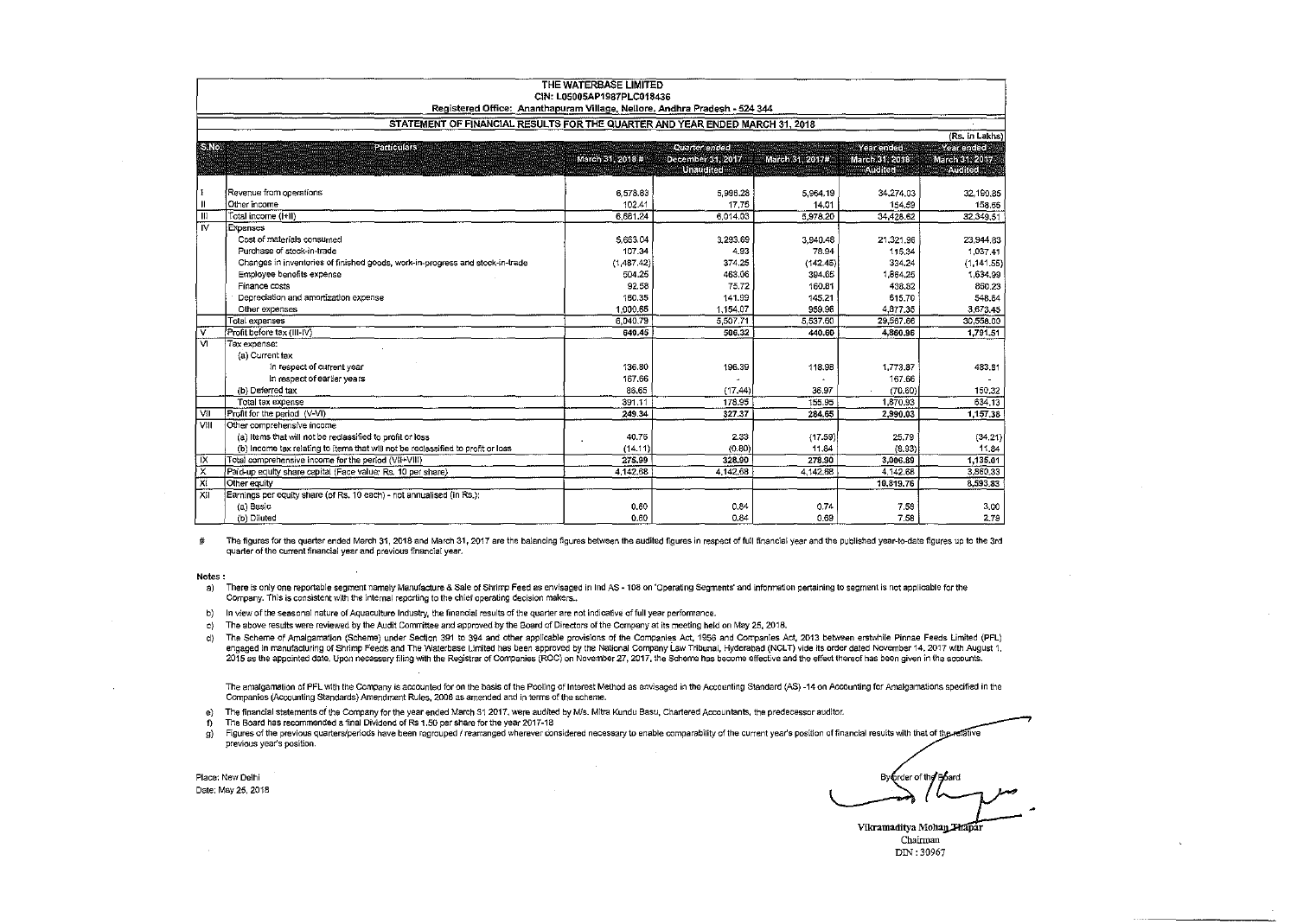#### **The Waterbase Limited** CIN: L05005AP1987PLC018436

**Registered Office: Ananthapuram Village, Nellore, Andhra Pradesh - 524 344**

#### STATEMENT OF ASSETS AND LIABILITIES AS AT MARCH 31, 2018

| (Rs. in Lakhs)               |                                      |                 |                 |  |  |
|------------------------------|--------------------------------------|-----------------|-----------------|--|--|
|                              | <b>Particulars</b>                   | As at March 31. | As at March 31, |  |  |
|                              |                                      | 2018            | 外面              |  |  |
|                              |                                      | Audhen          | <b>Auchec</b>   |  |  |
|                              |                                      |                 |                 |  |  |
| <b>ASSETS</b><br>ı.          |                                      |                 |                 |  |  |
|                              |                                      |                 |                 |  |  |
|                              | 1 Non-current assets                 |                 |                 |  |  |
| (a)                          | Property, plant and equipment        | 5,983.85        | 6,053.10        |  |  |
| (b)                          |                                      |                 |                 |  |  |
|                              | Capital work in progress             | 854.08          | 303.65          |  |  |
| (c)                          | Intangible assets                    | 158.62          | 156.79          |  |  |
| (d)                          | Other financial assets               | 51.28           | 20.69           |  |  |
| (e)                          | Non-current tax asset (net)          | 158.25          | 745.92          |  |  |
| (f)                          | Other non-current assets             | 287.64          | 335.00          |  |  |
|                              | <b>Total non-current assets</b>      | 7,493.72        | 7,615.15        |  |  |
|                              |                                      |                 |                 |  |  |
| 2 Current assets             |                                      |                 |                 |  |  |
| (a)                          | Inventories                          | 8,285.05        | 7,058.82        |  |  |
| (b)                          | Financial assets                     |                 |                 |  |  |
| (i)                          | Investments                          |                 | 4.28            |  |  |
|                              |                                      |                 |                 |  |  |
| (ii)                         | Trade receivables                    | 9,025.67        | 8,198.56        |  |  |
| (iii)                        | Cash and cash equivalent             | 81.31           | 88.65           |  |  |
| (iv)                         | Other balances with bank             | 634.01          | 1,034.17        |  |  |
| (v)                          | Other financial assets               | 29.68           | 52.36           |  |  |
| (c)                          | Other current assets                 | 223.18          | 455.21          |  |  |
|                              | <b>Total current assets</b>          | 18,278.90       | 16,892.05       |  |  |
|                              |                                      |                 |                 |  |  |
|                              | TOTAL ASSETS                         | 25,772.62       | 24,507.20       |  |  |
| II.                          | <b>EQUITY AND LIABILITIES</b>        |                 |                 |  |  |
| 1 Equity                     |                                      |                 |                 |  |  |
| (a)                          | Equity share capital                 | 4,142.68        | 3,860.33        |  |  |
| (b)                          | Other equity                         | 10,819.76       | 8,593.83        |  |  |
|                              |                                      | 14,962.44       | 12,454.16       |  |  |
|                              |                                      |                 |                 |  |  |
|                              | 2 Non-current liabilities            |                 |                 |  |  |
| (a)                          | <b>Financial liabilities</b>         |                 |                 |  |  |
|                              | Borrowings                           |                 |                 |  |  |
| (i)                          |                                      | 1,335.22        | 1,357.50        |  |  |
| (b)                          | Provisions                           | 235.18          | 230.77          |  |  |
| (c)                          | Deferred tax liabilities (net)       | 195.59          | 257.26          |  |  |
|                              | <b>Total non-current liabilities</b> | 1,765.99        | 1,845.53        |  |  |
|                              |                                      |                 |                 |  |  |
| <b>3 Current liabilities</b> |                                      |                 |                 |  |  |
| (a)                          | <b>Financial Liabilities</b>         |                 |                 |  |  |
| $\langle i \rangle$          | Borrowings                           | 824.89          | 4,800.29        |  |  |
| (ii)                         | Trade payables                       | 5,200.92        | 3,512.91        |  |  |
|                              | Other financial liabilities          | 2,821.86        | 1,753.27        |  |  |
| (iii)                        |                                      |                 |                 |  |  |
|                              |                                      |                 |                 |  |  |
| (b)                          | Provisions                           | 8.14            | 4.02            |  |  |
|                              |                                      |                 |                 |  |  |
| $\left( c \right)$           | Other current liabilities            | 188.38          | 137.03          |  |  |
|                              | <b>Total current liabilities</b>     | 9,044.19        | 10,207.51       |  |  |
|                              |                                      |                 |                 |  |  |
|                              | TOTAL EQUITY AND LIABILITIES         | 25,772.62       | 24,507.20       |  |  |
|                              |                                      |                 |                 |  |  |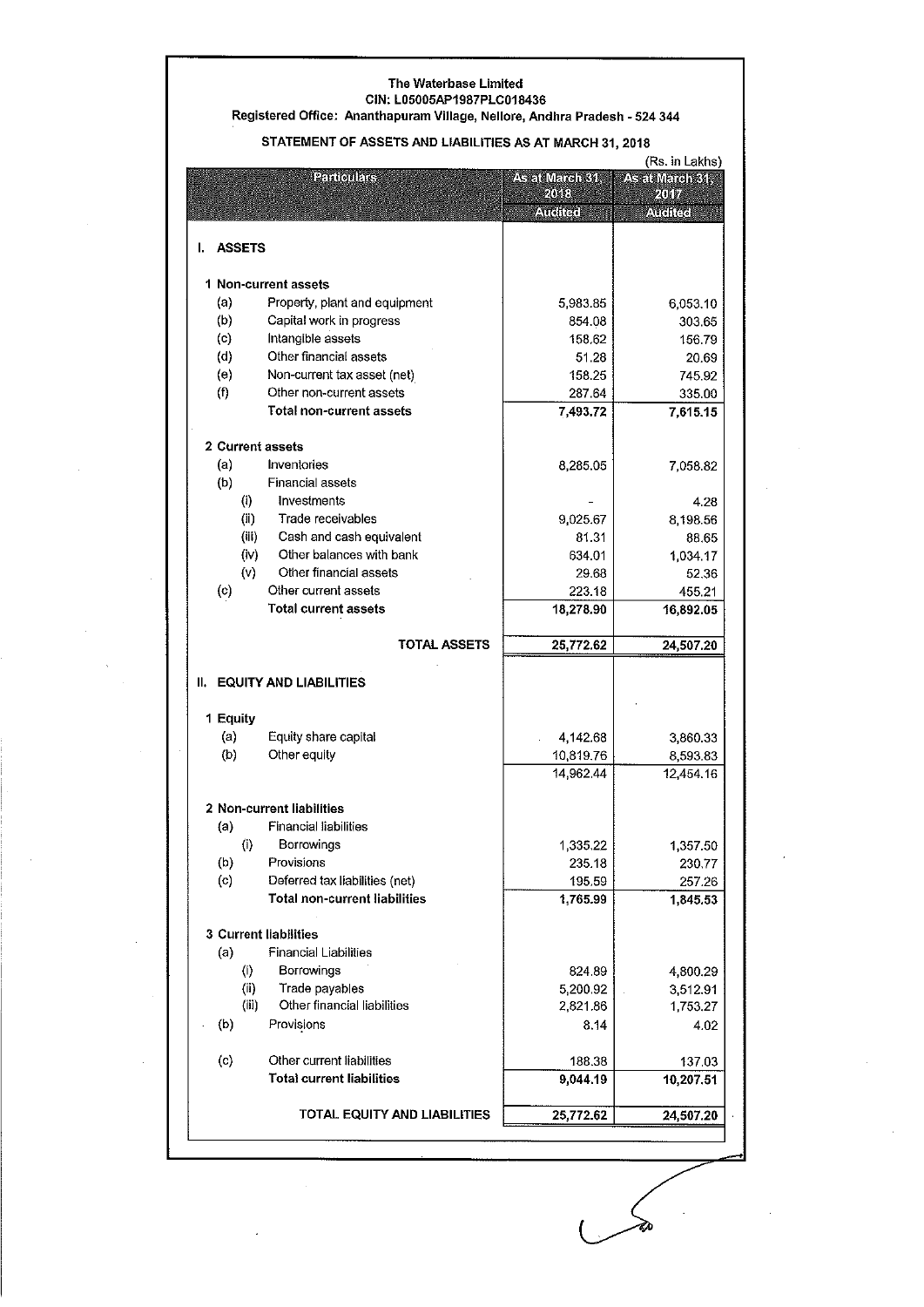## **Deloitte Haskins &. Sells LLP**

Chartered Accountants 13<sup>th</sup> & 14<sup>th</sup> Floor Building - Omega Bengal Intelligent Park Block - EP & GP, Sector - V Salt Lake Electronics Complex Kolkata - 700 091 West Bengal, India

Tel:+913366121000 Fax: +913366121001

#### **INDEPENDENT AUDITOR'S REPORT TO THE BOARD OF DIRECTORS OF THE WATERBASE LIMITED**

- 1. We have audited the accompanying Statement of Financial Results of **THE WATERBASE LIMITED** ("the Company"), for the year ended March 31, 2018 ("the Statement"), being submitted by the Company pursuant to the requirement of Regulation 33 of the SEBI (Listing Obligations and Disclosure Requirements) Regulations, 2015, as modified by Circular No. CIR/CFD/FAC/62/2016 dated July 5, 2016.
- 2. This Statement, which is the responsibility of the Company's Management and approved by the Board of Directors, has been compiled from the related Ind AS financial statements which has been prepared in accordance with the Indian Accounting Standards prescribed under Section 133 of the Companies Act, 2013 read with relevant rules issued thereunder ('Ind AS') and other accounting principles generally accepted in India. Our responsibility is to express an opinion on the Statement based on our audit of such financial statements.
- 3. We conducted our audit in accordance with the Standards on Auditing issued by the Institute of Chartered Accountants of India. Those Standards require that we comply with ethical requirements and plan and perform the audit to obtain reasonable assurance about whether the Statement is free from material misstatement.

An audit involves performing procedures to obtain audit evidence about the amounts and the disclosures in the Statement. The procedures selected depend on the auditor's judgment, including the assessment of the risks of material misstatement of the Statement, whether due to fraud or error. In making those risk assessments, the auditor considers internal control relevant to the Company's preparation and fair presentation of the Statement in order to design audit procedures that are appropriate in the circumstances, but not for the purpose of expressing an opinion on the effectiveness of the Company's internal control. An audit also includes evaluating the appropriateness of the accounting policies used and the reasonableness of the accounting estimates made by the Management, as well as evaluating the overall presentation of the Statement.

We believe that the audit evidence obtained by us is sufficient and appropriate to provide a basis for our audit opinion.

- 4. In our opinion and to the best of our information and according to the explanations given to us, the Statement:
	- (i) is presented in accordance with the requirements of Regulation 33 of the SEBI (Listing Obligations and Disclosure Requirements) Regulations, 2015, as modified by Circular No. CIR/CFD/FAC/62/2016 dated July 5, 2016; and
	- (ii) gives a true and fair view in conformity with the aforesaid Indian Accounting Standards and other accounting principles generally accepted in India of the net profit and Total comprehensive income and other financial information of the Company for the year ended March 31, 2018. kins

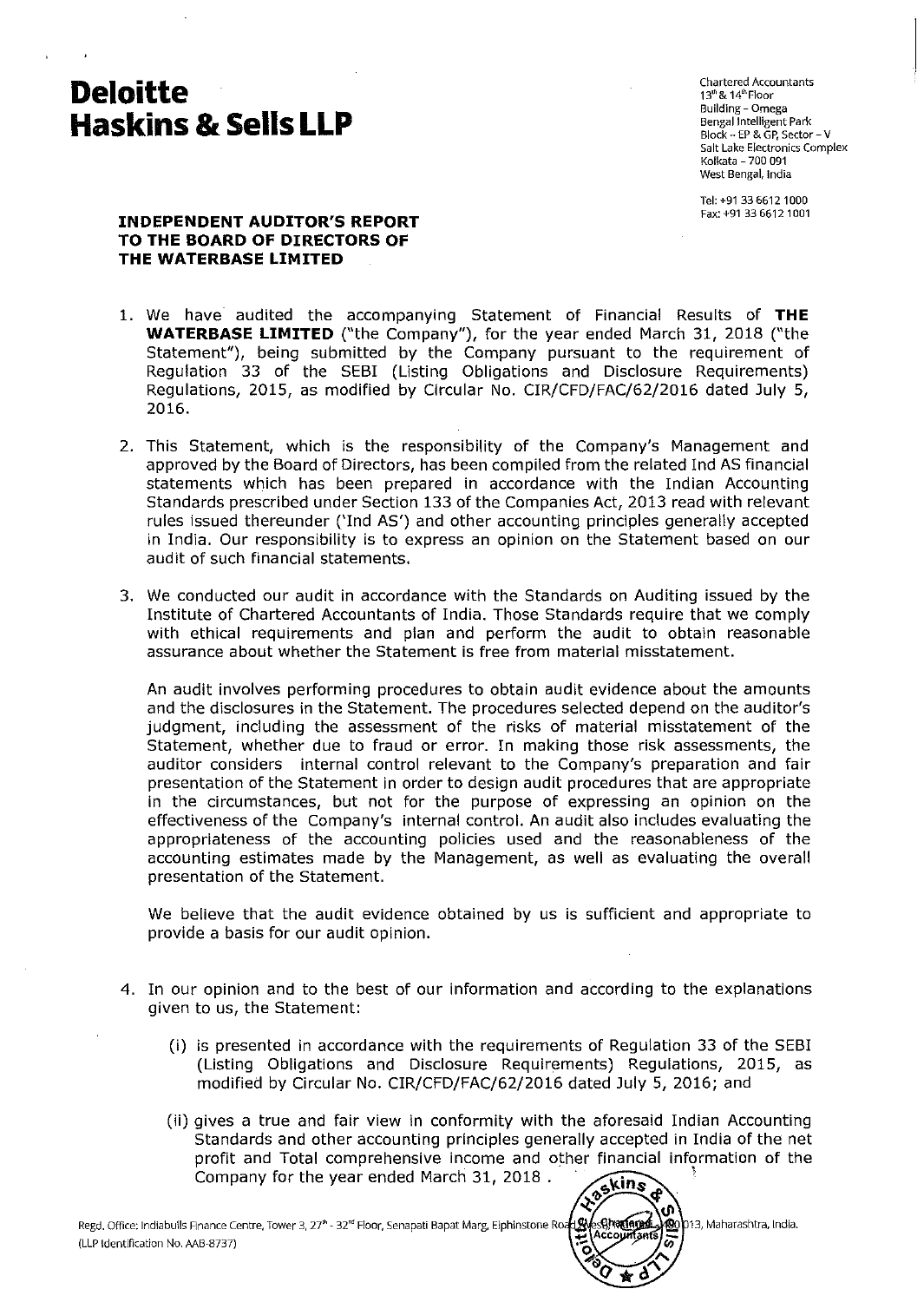## **Deloitte Haskins &: Sells LLP**

5. The Statement includes the results for the Quarter ended March 31, 2018 being the balancing figure between audited figures in respect of the full financial year and the published year to date figures up to the third quarter of the current financial year which were subject to limited review by us.

For **Deloitte Haskins & Sells LLP**

Chartered Accountants (Firm's Registration No. 117366W/W-100018)

Abhijit Bandyopadhyay Partner (Membership No. 054785)

New Delhi, May 25, 2018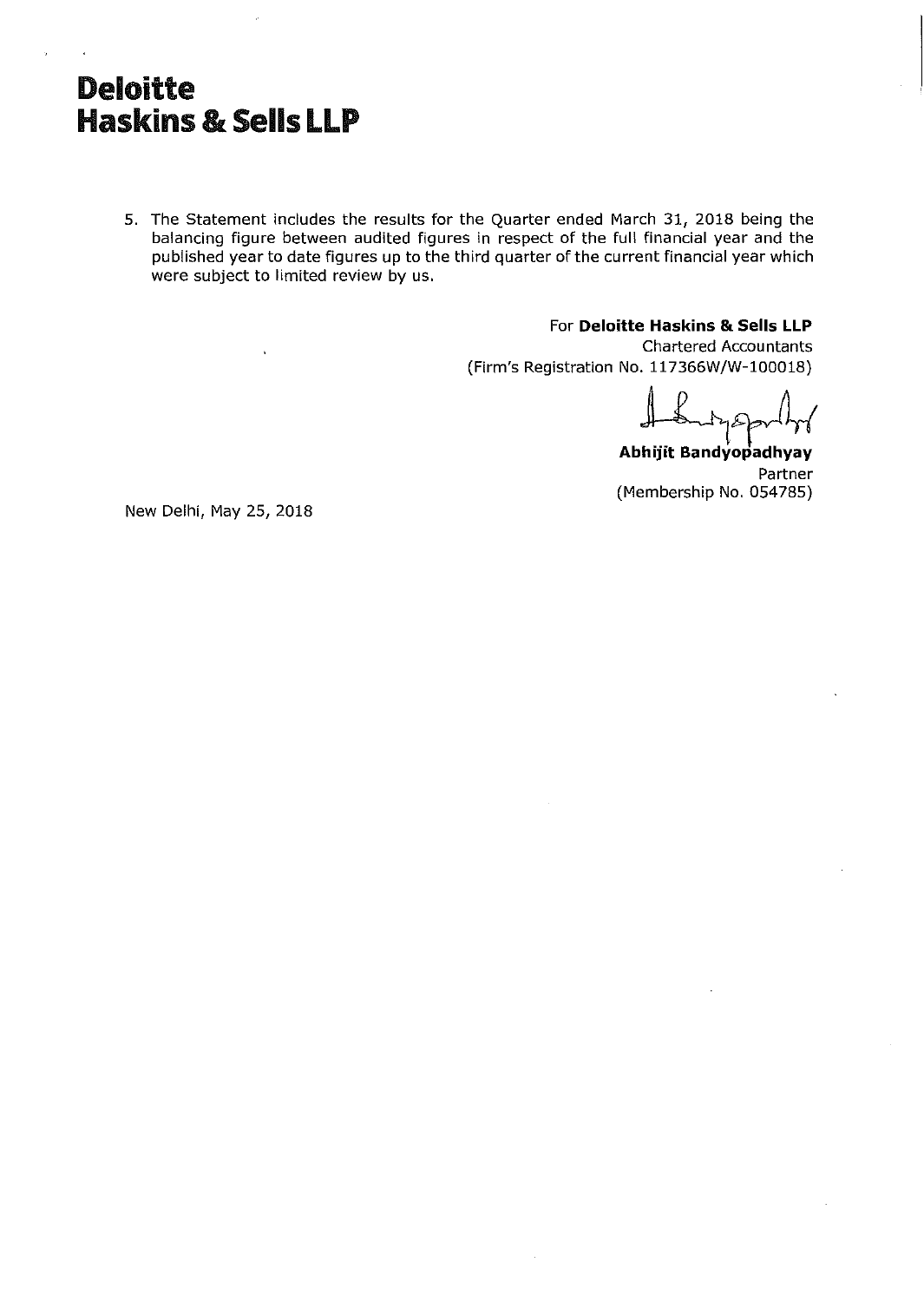

### **FY18 - INVESTOR COMMUNICATION**

## *The Waterbase Limited announces Q4 & FY18 Results*

- *Delivers best ever annual PAT of Rs. 29.9 cr in FY18 on the back of strong volume growth in shrimp feed inclusive of high product acceptability in new markets*
- *Board recommends dividend of Rs. 1.50 per share*

## **Financial Highlights – Q4 & FY18**

### **Q4FY18 v/s Q4 FY17**

- Total Income stood at Rs. 66.8 crore, higher by 11.7%.
- PBT for the Quarter was Rs. 6.4 crore, against a PBT of Rs. 4.4 crore. Up by 45%
- PAT for the Quarter stood at Rs. 2.5 crore, versus a PAT of Rs. 2.8 crore

#### **FY18 v/s FY17**

- Total Income grew by 6.4% and stood at Rs. 344.3 crore.
- PBT grew by 171% and stood at Rs. 48.6 crore.
- PAT grew by 158% and is at Rs. 29.9 crore.

**Chennai, May 25, 2018:** The Waterbase Ltd. (TWL), pioneer in the Indian Aquaculture Industry with a focus on driving improvement in shrimp feed manufacturing, farm practices and shrimp processing has announced its financial results for the quarter and year ended March 31, 2018.

### **CEO's message**

**Commenting on the results, Mr. Ramakanth V. Akula, CEO said, "***FY18 has been a landmark year for Waterbase. A concerted focus on the shrimp feed business and leveraging our expanded distribution network has led to strong volume growth which, supported by benign raw material prices, has propelled the Company to deliver its highest ever annual profit.* 

*In addition, we have made significant progress towards launching our first Vannamei hatchery even as we concluded the amalgamation with Pinnae Feeds, thereby streamlining our business operations. The year also saw customers responding favorably to our range of farm care products under the brand 'Baylife' which has strengthened our competitive offering.*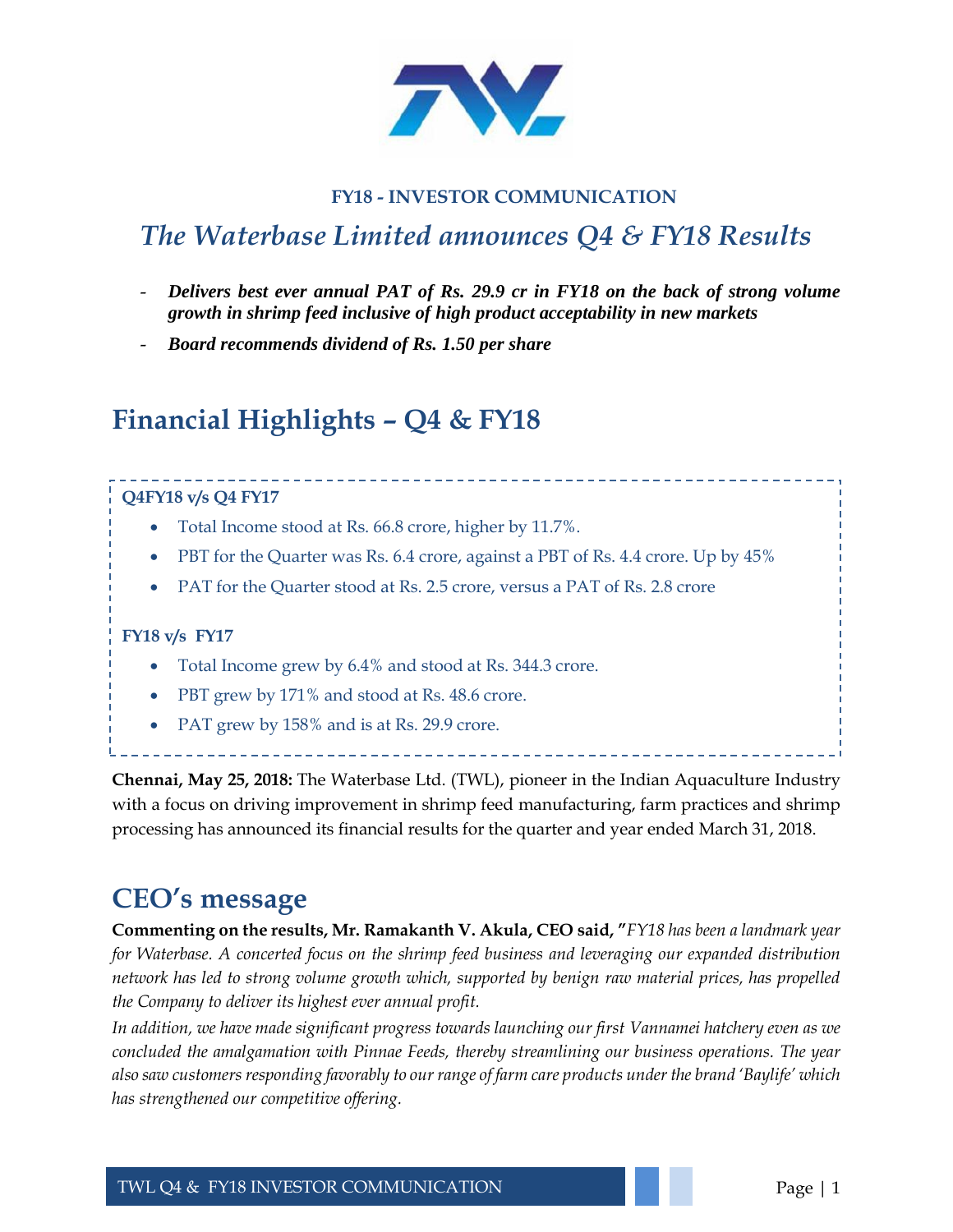

*With an enhanced base for shrimp feed, wider distribution network and improved offerings comprising hatchery and ancillary products, we have created a strong platform to address the steadily growing opportunity in the aquaculture industry in India. Our Board has recommended a dividend of Rs. 1.50 per share to sustain the focus on value creation for our stakeholders."*

# **Other Highlights**

- The Company has completed the construction of phase I of its Hatchery unit. Approvals are awaited. On receipt of approvals the company is poised to commence trial runs shortly.
- The Waterbase was awarded the coveted 'Asia's Most Valuable Business Brand Award 2018' in the Shrimp Feed category. This was conferred at the Asian Brand & Leadership Conclave held on 9th March 2018.

**- - ENDS – -**

### **About The Waterbase Limited:**

**Registered Office:** Ananthapuram Village, Nellore – 524 344, Andhra Pradesh

### **CIN:** L05005AP1987PLC018436

The Waterbase Ltd. (TWL) is one of India's leading aquaculture companies. The Company is currently focused on manufacture of shrimp feed and processing of shrimp for export. TWL operates its Shrimp Feed Mills and processing plant near Nellore in Andhra Pradesh. Its processing plant is FDA and BAP approved, EU Listed and HACCP Certified.

Promoted by the Karam Chand Thapar Group, TWL owns several popular brands of shrimp feed that are of high quality, freshness, appropriate calorific value and rich in nutrients. Its shrimp feed brands enjoy strong acceptance in the shrimp farming community in India. Its processed shrimp is marketed across Europe, Japan, Asia and the USA.

Over the last two decades, the Company has played a key role in spreading scientific shrimp farming in India and has provided training and support in farming techniques to several thousands of farmers across the Country. The Company's R&D efforts are focused on enhancing the quality and efficiency of feeds to meet differing farming requirements of aqua culturists.

TWL is listed on the Bombay Stock Exchange of India.